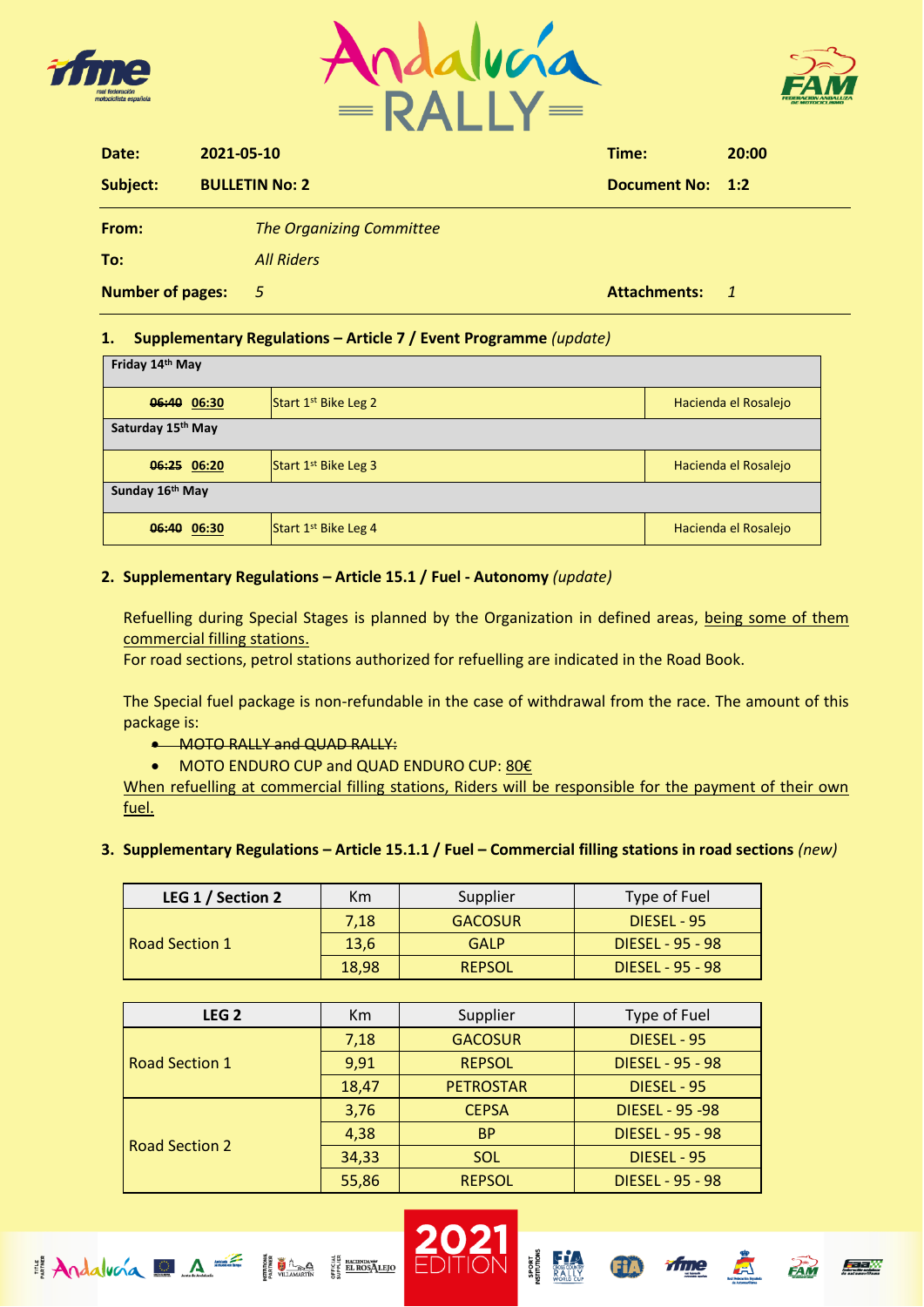





| LEG <sub>3</sub>      | Km    | Supplier         | Type of Fuel            |  |  |  |  |
|-----------------------|-------|------------------|-------------------------|--|--|--|--|
|                       | 7,18  | <b>GACOSUR</b>   | DIESEL - 95             |  |  |  |  |
|                       | 9,91  | <b>REPSOL</b>    | <b>DIESEL - 95 - 98</b> |  |  |  |  |
| Road Section 1        | 18,47 | <b>PETROSTAR</b> | DIESEL - 95             |  |  |  |  |
|                       | 61,73 | <b>BP</b>        | <b>DIESEL - 95 - 98</b> |  |  |  |  |
|                       | 62,56 | <b>CEPSA</b>     | <b>DIESEL - 95 - 98</b> |  |  |  |  |
|                       | 3,76  | <b>CEPSA</b>     | <b>DIESEL - 95 - 98</b> |  |  |  |  |
|                       | 4,38  | <b>BP</b>        | <b>DIESEL - 95 - 98</b> |  |  |  |  |
| <b>Road Section 2</b> | 34,33 | <b>SOL</b>       | DIESEL - 95             |  |  |  |  |
|                       | 55,86 | <b>REPSOL</b>    | <b>DIESEL - 95 - 98</b> |  |  |  |  |

| LEG 4          | Km    | Supplier         | Type of Fuel     |
|----------------|-------|------------------|------------------|
|                | 7,18  | <b>GACOSUR</b>   | DIESEL - 95      |
| Road Section 1 | 9,91  | <b>REPSOL</b>    | DIESEL - 95 - 98 |
|                | 18,47 | <b>PETROSTAR</b> | DIESEL - 95      |

**4. Supplementary Regulations – Article 15.1.2 / Refuelling of Vehicles in a Selective Section** *(new)* The refuelling zones in the selective sections will be in the following commercial filling stations and refuelling zones set up by the organizer:

| LEG 1 / Section 2                                         | Km    | Supplier      | Type of Fuel     |
|-----------------------------------------------------------|-------|---------------|------------------|
| <b>SS2 - Neutralization Zone</b><br>(For ENDURO CUP ONLY) | 93,43 | <b>REPSOL</b> | DIESEL - 95 - 98 |

| LEG <sub>2</sub>                                    | Km     | Supplier         | Type of Fuel       |  |  |  |  |
|-----------------------------------------------------|--------|------------------|--------------------|--|--|--|--|
| <b>SS3 Refuelling Zone</b><br>(For ENDURO CUP ONLY) | 83     | <b>ORGANISER</b> |                    |  |  |  |  |
| SS3 - Neutralization Zone<br>(For ENDURO CUP ONLY)  | 201,10 | <b>REPSOL</b>    | DIESEL - $95 - 98$ |  |  |  |  |
| <b>SS3 Refuelling Zone</b><br>(For ENDURO CUP ONLY) | 303,43 |                  | <b>ORGANISER</b>   |  |  |  |  |

| LEG <sub>3</sub>                                    | Km     | Type of Fuel<br>Supplier |             |  |  |  |  |
|-----------------------------------------------------|--------|--------------------------|-------------|--|--|--|--|
| <b>SS4 Refuelling Zone</b><br>(For ENDURO CUP ONLY) | 103    | <b>ORGANISER</b>         |             |  |  |  |  |
| SS4 - Neutralization Zone<br>(For ENDURO CUP ONLY)  | 231,10 | <b>REPSOL</b>            | DIESEL - 95 |  |  |  |  |









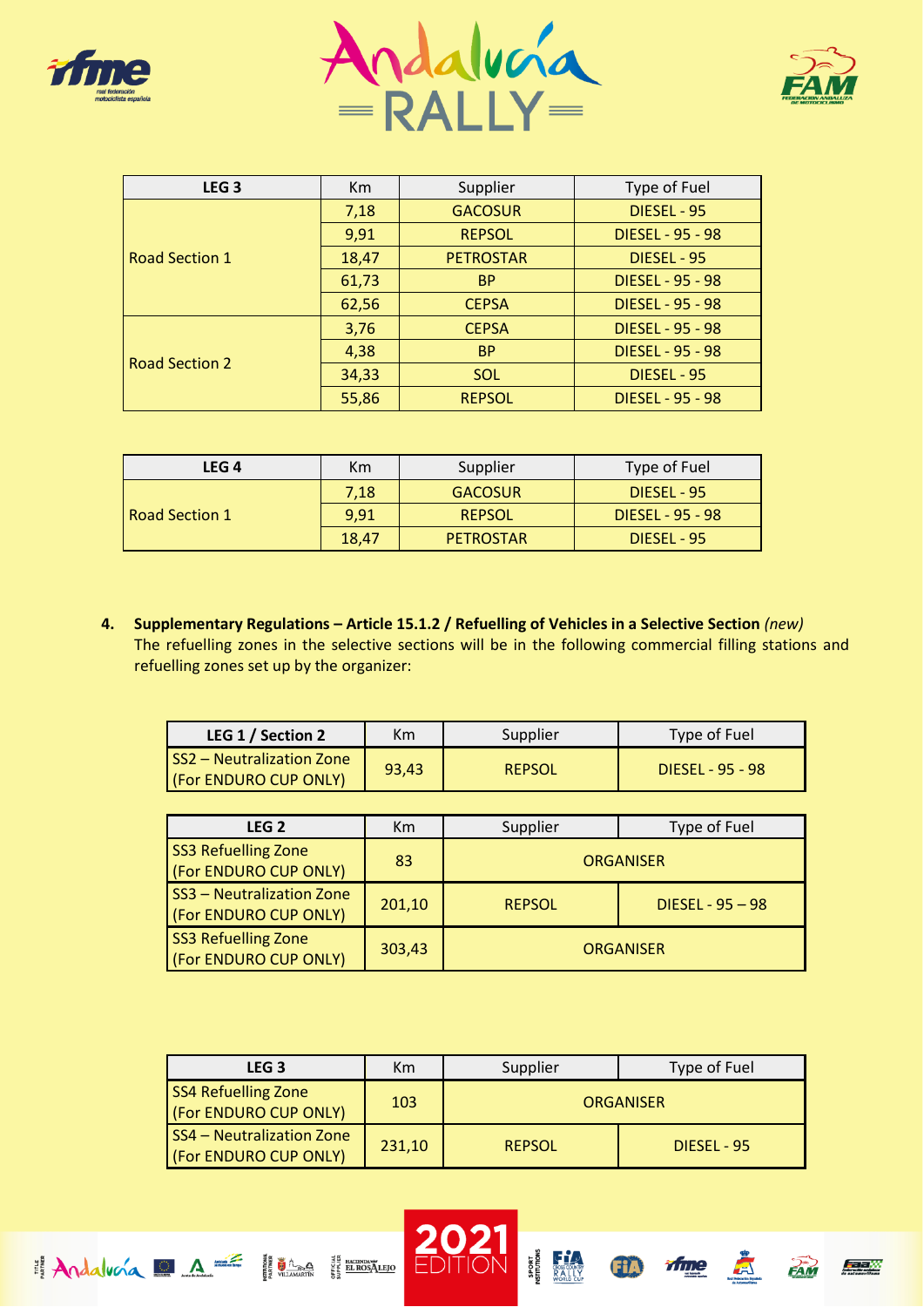





| LEG <sub>4</sub>                                    | Km     | Supplier      | Type of Fuel            |  |  |  |  |
|-----------------------------------------------------|--------|---------------|-------------------------|--|--|--|--|
| <b>SS5 Refuelling Zone</b><br>(For ENDURO CUP ONLY) | 89     |               | <b>ORGANISER</b>        |  |  |  |  |
|                                                     | 132,85 | <b>SHELL</b>  | <b>DIESEL - 95 - 98</b> |  |  |  |  |
| SS5 - Neutralization Zone                           | 139,79 | <b>REPSOL</b> | <b>DIESEL - 95 - 98</b> |  |  |  |  |
| (For ENDURO CUP ONLY)                               | 159,27 | <b>REPSOL</b> | <b>DIESEL - 95 - 98</b> |  |  |  |  |
|                                                     | 163,46 | <b>REPSOL</b> | <b>DIESEL - 95 - 98</b> |  |  |  |  |

**5. Supplementary Regulations – Article 18.16 / Electronic start procedure at the start of a Selective Section** *(new)*

System description:





|                         | <b>Figures</b>                                         |
|-------------------------|--------------------------------------------------------|
| <b>Prepare to Start</b> | Shows Race Number and Last 15 seconds countdown        |
| GO Signal               | Shows Race Number and GO word - GO blinking during 3 s |







**CONSIDERED**<br>CROSS COUNTRY





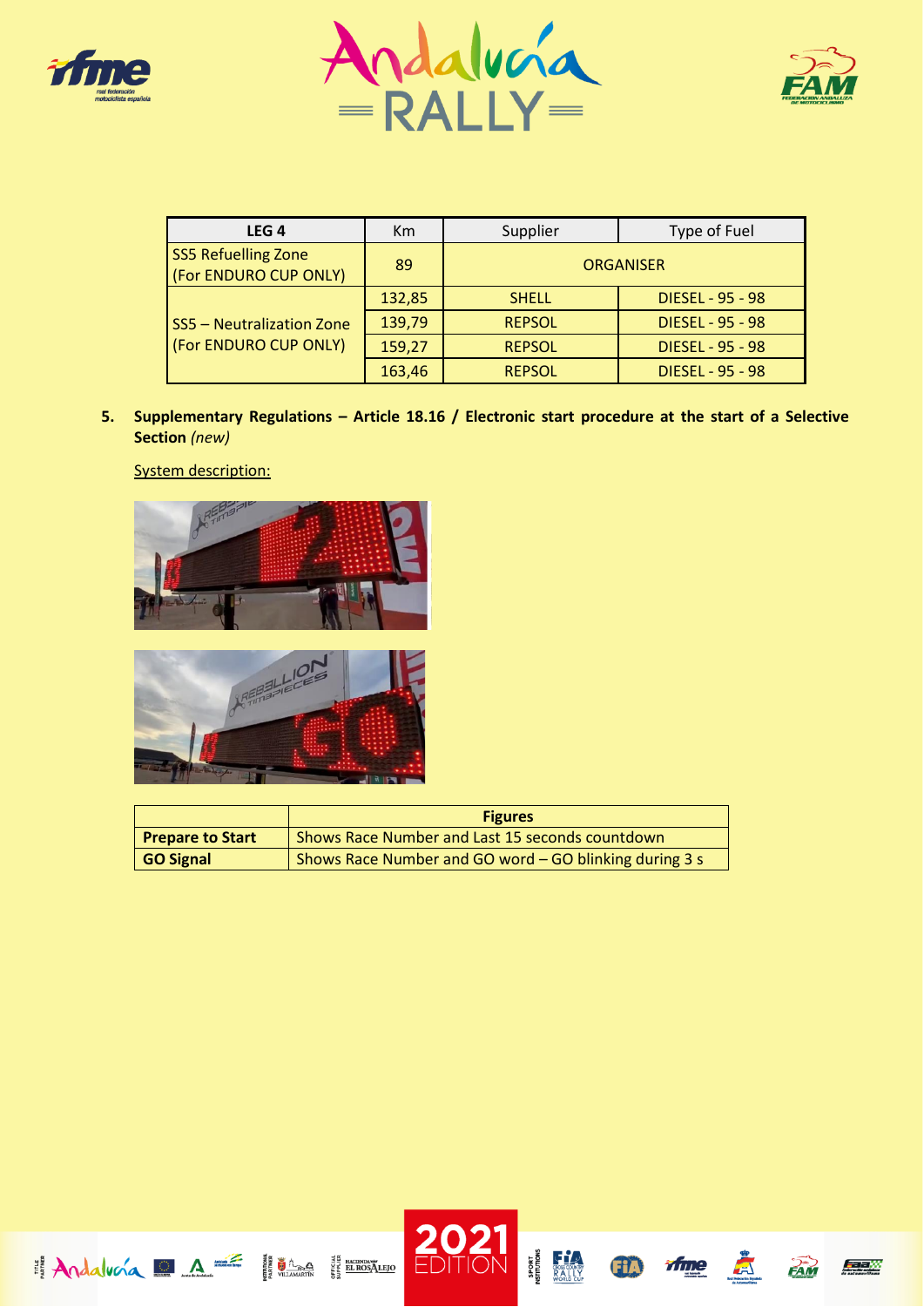





## **6. Supplementary Regulations – Appendix 2 / Itinerary** *(update)*

| 07h18 .Q-                        |                  |      |                 |           |                 |                       |        |       |           |           |       |                   | 21H22     |               |                             |      |
|----------------------------------|------------------|------|-----------------|-----------|-----------------|-----------------------|--------|-------|-----------|-----------|-------|-------------------|-----------|---------------|-----------------------------|------|
| <b>QUALIFYING STAGE</b>          |                  |      | Start           |           |                 |                       |        |       |           | Time      |       | Road              |           |               |                             |      |
|                                  | Book<br>Delivery |      | ction           |           | Section<br>Time | <b>Zone</b>           | Start  |       |           | Time      | Start |                   | Time      |               | <b>Fixed Penality</b>       |      |
| 12/05/2021                       | Road             |      | $\alpha$<br>Ū   | <b>KM</b> | Target          | Finish<br><b>Road</b> | Entry. | S.    | <b>KM</b> | Estimated | Nax   | FINISH<br>Section | <b>KM</b> | <b>Target</b> | estimated<br><b>BIVOUAC</b> |      |
| Bikes/Cars/EC/SSV/Open           |                  |      | <b>Dec</b><br>œ |           |                 |                       |        |       |           |           |       | S.                |           |               |                             |      |
| Control Opening                  | 12:10            |      | 12:30           |           |                 |                       |        | 12:45 |           |           |       | 12:53             |           |               | 14:08                       |      |
| 1 <sup>st</sup> COMPETITOR BIKES | 12:40            |      | 13:00           |           |                 | 13:40                 |        | 13:45 |           | 0:08      |       | 13:53             |           |               | 15:08                       |      |
| Last Bike                        | 13:47            |      | 14:07           |           |                 | 14:47                 |        | 14:52 |           | 0:10      |       | 15:02             |           |               | 16:17                       |      |
| 1 <sup>st</sup> COMPETITOR QUADS | 13:52            | 0:20 | 14:12           |           |                 | 14:52                 |        | 14:57 |           | 0:10      | 0:30  | 15:07             |           |               | 16:22                       |      |
| Last Quad                        | 14:02            |      | 14:22           |           |                 | 15:02                 |        | 15:07 |           | 0:12      |       | 15:19             |           |               | 16:34                       |      |
| 1st COMPETITOR ENDURO CUP        | 14:07            |      | 14:27           | 27        | 0:40            | 15:07                 | 0:05   | 15:12 | 8         | 0:10      |       | 15:22             | 25        | 1:15          | 16:37                       | 1:00 |
| Last Enduro Cup                  | 14:37            |      | 14:57           |           |                 | 15:37                 |        | 15:42 |           | 0:12      |       | 15:54             |           |               | 17:09                       |      |

| 07h17 - Q -                      |                       |      |               |           |                    |                   |            |          |                         |          |       |                             |                            |                     |           |                       |                |                        | 21H23             |                    |                                 |                       |
|----------------------------------|-----------------------|------|---------------|-----------|--------------------|-------------------|------------|----------|-------------------------|----------|-------|-----------------------------|----------------------------|---------------------|-----------|-----------------------|----------------|------------------------|-------------------|--------------------|---------------------------------|-----------------------|
| STAGE 1                          |                       |      | <b>Start</b>  |           |                    |                   |            |          |                         |          |       |                             |                            |                     |           |                       |                | Road                   |                   |                    |                                 |                       |
|                                  | Book                  |      | Section       | <b>KM</b> |                    | Section<br>Finish |            | SS Start | T ln K                  | Max Time | T Out | T in FIA<br>K 177 et        | Time                       | T Out<br><b>FIA</b> | <b>KM</b> |                       |                | Start                  | <b>KM</b>         |                    |                                 |                       |
| 13/05/2021                       | Road Book<br>Delivery |      |               |           | <b>Target Time</b> | Road              | Entry Zone |          | 68                      |          | 96    | <b>ASS Motos</b><br>et Open | Nax <sup>-</sup>           | K203                |           | <b>Estimated Time</b> | Max Time       | SS FINISH<br>Section S |                   | <b>Target Time</b> | <b>BIVOUAC</b><br>estimated     | <b>Fixed Penality</b> |
| Bikes/Cars/EC/SSV/Open           |                       |      | <b>Road</b>   |           |                    |                   |            |          |                         |          |       |                             |                            |                     |           |                       |                |                        |                   |                    |                                 |                       |
| Control Opening                  | 6:10                  |      | 6:30          |           |                    | 6:40              |            | 6:45     |                         |          | 8:18  | 9:15                        |                            | 13:21               |           |                       |                | 9:15                   |                   |                    | 10:15                           |                       |
| 1 <sup>st</sup> COMPETITOR MOTOS | 6:40                  |      | 7:00          |           |                    | 7:40              |            | 7:45     | 8.33                    |          | 9:18  | 10:15                       |                            | $\sim$              |           | 2:30                  |                | 10:15                  |                   |                    | 11:15                           |                       |
| Last bike                        | 7:57                  |      | 8:17          |           |                    | 8:57              |            | 9:02     | 9:56                    |          | 10:41 | 11:46                       |                            |                     |           | 2:44                  |                | 11:46                  |                   |                    | 12:46                           |                       |
| 1st COMPETITOR QUADS             | 8:02                  | 0:20 | 8:22          |           |                    | 9:02              |            | 9:07     | 10:05                   | 2:00     | 10:50 | 11:59                       |                            |                     | 177       | 2.52                  | 2:30           | 11.59                  | 13                | 1:00               | 12:59                           |                       |
| Last Quad                        | 8:22                  |      | 8:42          |           |                    | 9:22              |            | 9:27     | 10:35                   |          | 11:20 | 12:41                       |                            |                     |           | 3:14                  |                | 12:41                  |                   |                    | 13:41                           |                       |
| 1st COMPETITOR ENDURO CUP        | 8:27                  |      | 8:47          | 29        | 0:40               | 9:27              | 0:05       | 9:32     | 10:30                   |          | 11:15 | 12:24                       |                            | $\sim$              |           | 2:52                  |                | 12:24                  |                   |                    | 13:24                           | 1:00                  |
| Last Enduro Cup                  | 8:51                  |      | 9:11          |           |                    | 9:51              |            | 9:56     | 11:04                   |          | 11:49 | 13:10                       |                            |                     |           | 3:14                  |                | 13:10                  |                   |                    | 14:10                           |                       |
|                                  |                       |      |               |           |                    |                   |            |          |                         |          |       |                             |                            |                     |           |                       |                |                        |                   |                    |                                 |                       |
| 07h16 -Q -                       |                       |      |               |           |                    |                   |            |          |                         |          |       |                             |                            |                     |           |                       |                |                        |                   | 21H24              |                                 |                       |
| STAGE 2                          | š<br>livery           |      | Star<br>ction | KM        | st Time            | Section<br>nish   | y Zone     | Start    | T ln<br>K <sub>77</sub> | T Out    | T ln  | Fime<br>$\sim$              | T Out<br><b>Contractor</b> | Rav 2<br>K303       | KM        | ted Time              | Time<br>$\sim$ | Road<br>또              | Start<br>£.<br>KM |                    | st Time<br><b>OUAC</b><br>mated | Penality              |

| 07h16 -Q -                       |                    |      |      |           |      |                |                |       |                             |       |       |      |       |                |           |           |      | 21H24                   |           |       |                             |        |
|----------------------------------|--------------------|------|------|-----------|------|----------------|----------------|-------|-----------------------------|-------|-------|------|-------|----------------|-----------|-----------|------|-------------------------|-----------|-------|-----------------------------|--------|
| STAGE 2                          |                    |      |      |           | ø    |                |                |       |                             |       |       |      |       |                |           | Time      |      | 꾱                       |           |       |                             |        |
|                                  | 쭘<br><b>E</b><br>m |      | 읍    |           | Ě    | Section        | $\overline{z}$ | Start | T ln                        | T Out | $n -$ | Ĕ    | T Out | Rav 2          |           |           |      | œ.                      |           | Ě     |                             | nality |
| 14/05/2021                       | aali<br>Deliv<br>æ |      | u    | <b>KM</b> | isa) | Finish<br>Road | ntry           | S.    | K <sub>77</sub><br>Rav 1 Ec | K 85  | 150   | Max  | K210  | K303<br>EC/SSV | <b>KM</b> | Estimated | Max  | FINISH<br>sction S<br>s | <b>KM</b> | arget | <b>BIVOUAC</b><br>estimated | ъ      |
| Bikes/Cars/EC/SSV/Open           |                    |      | œ.   |           |      |                |                |       |                             |       |       |      |       |                |           |           |      | ಜಿ ಇ                    |           |       |                             | ž      |
| Control Opening                  | 5:40               |      | 6:00 |           |      | 6:40           |                | 6:45  |                             | 7:49  |       |      | 10:00 | 11:06          |           |           |      | 11:31                   |           |       | 13:01                       |        |
| 1 <sup>st</sup> COMPETITOR BIKES | 6:10               |      | 6:30 |           |      | 7.40           |                | 7:45  | 8.39                        | 8:49  | 9:40  |      | 11:00 | 12:06          |           | 4.46      |      | 12:31                   |           |       | 14:01                       |        |
| Last bike                        | 7:27               |      | 7:47 |           |      | 8:57           |                | 9:02  | 10:03                       | 10:13 | 11:12 |      | 12:32 | 13:46          |           | 5:13      |      | 14:15                   |           |       | 15:45                       |        |
| 1 <sup>st</sup> COMPETITOR QUADS | 7:32               | 0:20 | 7:52 |           |      | 9:02           |                | 9:07  | 10:08                       | 10:18 | 11:21 | 4:30 | 12:41 | 14:00          |           | 5:24      | 4:30 | 14:31                   |           |       | 16:01                       |        |
| Last Quad                        | 7:52               |      | 8:12 |           |      | 9:22           |                | 9:27  | 10:13                       | 10:23 | 11:25 |      | 12:45 | 14:18          |           | 5:27      |      | 14:54                   |           |       | 16:24                       |        |
| 1st COMPETITOR ENDURO CUP        | 7:57               |      | 8:17 | 46        | 1:10 | 9.27           | 0:05           | 9:32  | 10:33                       | 10:53 | 12:11 |      | 13:31 | 14.50          | 339       | 6:04      |      | 15:36                   | 66        | 1:30  | 17:06                       | 1:00   |
| Last Enduro Cup                  | 8:21               |      | 8:41 |           |      | 9:51           |                | 9:56  | 11:07                       | 11:27 | 12:55 |      | 14:15 | 15:48          |           | 6:43      |      | 16:39                   |           |       | 18:09                       |        |

| 07h16 Q-                         |                                    |      |                |    |              |                       |             |       |                            |       |         |     |                   |              | 21h24                   |           |        |                           |             |
|----------------------------------|------------------------------------|------|----------------|----|--------------|-----------------------|-------------|-------|----------------------------|-------|---------|-----|-------------------|--------------|-------------------------|-----------|--------|---------------------------|-------------|
| <b>STAGE 3</b>                   |                                    |      | Start          |    |              |                       |             |       |                            |       |         |     | lime              |              | <b>Good</b><br>ã        |           |        |                           |             |
|                                  | 풍<br>č<br>ō<br>$\overline{a}$<br>≃ |      | <b>Section</b> | KM | <b>Tilme</b> | ction<br>Finish<br>ū. | Zone        | Start | RAV <sub>1</sub><br>EC/SSV | T/N   | T Out K | KM  | ÷<br>g            | <b>Firme</b> | $\sim$<br>m<br>ã        | <b>KM</b> | Time   | E<br><b>BIVOUAC</b><br>n. | enality     |
| 15/05/2021                       | oad E<br>Deliv<br>œ                |      |                |    | arget        | Road                  | ntry<br>ui. | S.    | PK 103                     | K230  | 232     |     | <b>CD</b><br>stim | ă<br>5       | 竺<br>롣<br>Ξ<br><u>ی</u> |           | Target | stim                      | ۵.<br>Fixed |
| Bikes/Cars/EC/SSV/Open           |                                    |      | Road           |    |              |                       |             |       |                            |       |         |     | m                 |              | ೫ ಎ                     |           |        |                           |             |
| Control Opening                  | 5:30                               |      | 5:50           |    |              |                       |             | 6:45  | 7:41                       | 8:57  | 9:27    |     |                   |              | 10:06                   |           |        | 11:51                     |             |
| 1st COMPETITOR BIKES             | 6:00                               |      | 6:20           |    |              | 7:40                  |             | 7:45  | 8:41                       | 9.57  | 10:27   |     | 3:21              |              | 11:06                   |           |        | 12:51                     |             |
| Last Bike                        | 7:17                               |      | 7:37           |    |              | 8:57                  |             | 9:02  | 10:03                      | 11:28 | 11:58   |     | 3:41              |              | 12:43                   |           |        | 14:28                     |             |
| 1 <sup>st</sup> COMPETITOR QUADS | 7:22                               | 0:20 | 7:42           |    |              | 9:02                  |             | 9:07  | 10:15                      | 11:50 | 12:20   |     | 4:04              | 7:00         | 13:11                   |           |        | 14:56                     |             |
| Last Quad                        | 7:42                               |      | 8:02           |    |              | 9:22                  |             | 9:27  | 10:55                      | 12:44 | 13:14   |     | 4:45              |              | 14:12                   |           |        | 15:57                     |             |
| 1st COMPETITOR ENDURO CUP        | 7:47                               |      | 8:07           | 66 | 1:20         | 9:27                  | 0:05        | 9:32  | 10:40                      | 12:30 | 13:00   | 298 | 4:19              |              | 13:51                   | 66        | 1:45   | 15:36                     | 1:00        |
| Last Enduro Cup                  | 8:11                               |      | 8:31           |    |              | 9:51                  |             | 9:56  | 11:24                      | 13:28 | 13:58   |     | 5:00              |              | 14:56                   |           |        | 16:41                     |             |